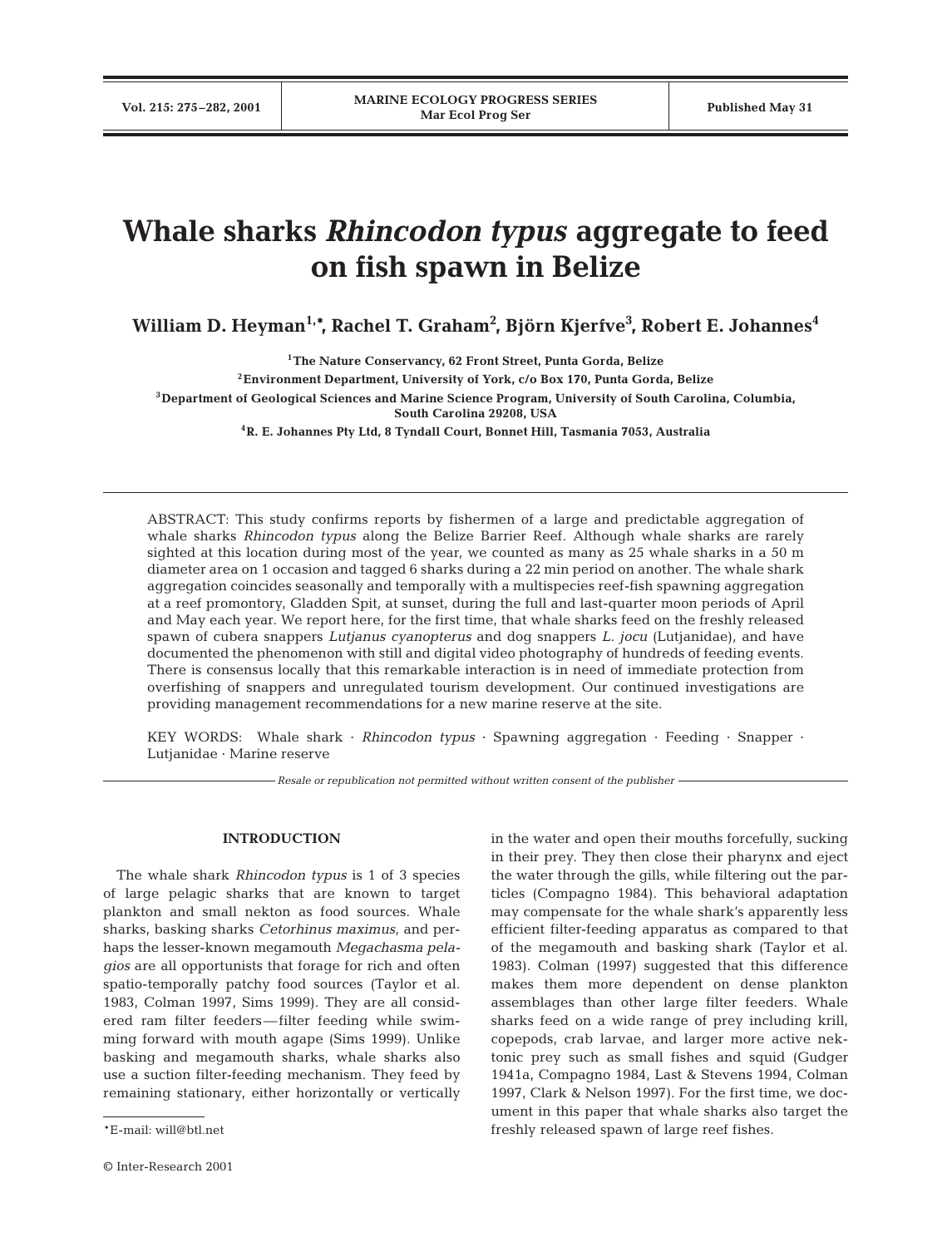

Fig. 1. *Rhincodon typus.* A whale shark at Gladden Spit, Belize

Belize has long been known as a place frequented by whale sharks (Fig. 1). Published sightings started in 1931 (Gudger 1931) and have continued to the present (Baughman 1955, Wolfson 1986). Local fishermen have harvested mutton snappers *Lutjanus analis* from a spawning aggregation at Gladden Spit around the time of the full moon in April and May since the 1920s. During their annual pursuit of mutton snapper, local fishermen have reported frequent sightings of whale sharks, often seen along with milky white patches of water that appear at the surface, at sunset during these months. Whale shark sightings are otherwise rare in Belize, according to local fishermen and dive guides. In response to fishermen's reports, we began a comprehensive study of the physical-biological couplings surrounding the snapper spawning aggregations and whale shark aggregations in March 1998. The purpose of this investigation was to confirm reports of a whale shark aggregation at Gladden Spit in April and May each year, and to investigate the possible reasons for its occurrence.

# **MATERIALS AND METHODS**

The study was conducted at Gladden Spit, a promontory on the Belize Barrier Reef (approximately 16° 30' N, 88° W) (Fig. 1). Full moon and new moon periods are known as the time when many large reef fishes aggregate to spawn (Johannes 1978). Interviews with local fishermen further indicated that full and last-quarter moons were the most likely time to catch

gravid fish of a variety of fish species. As our studies focussed on the interactions between fish spawning and feeding by *Rhincodon typus*, our observation periods focussed on and around the full moons of March, May, August, and December 1998; and February, March, April, May, June, September, October, and December of 1999. Observations were particularly intensive during the full moon period of May 1998 and April and May 1999 (3 d before to 9 d after full moon), when mutton snappers *Lutjanus analis* are heavily exploited by local fishermen and whale shark sightings have been most common. Underwater observations with standard SCUBA equipment comprised a total of 216 person-hours underwater. Observations were made both at mid-day, to observe and count fishes within the aggregations, and around the time of sunset (17:30 to 18:10 h local time), in order to observe whale sharks feeding on fish spawn. Underwater and surface observations were conducted by up to 8 observers at a time, and observations were recorded on underwater slates. In addition, several divers (up to 3 at a time) were equipped with underwater video cameras. Detailed descriptions of whale shark feeding behavior and rate of gulping have been developed by slowmotion analysis of these video images.

Whale shark lengths were estimated underwater by comparing them with divers of known size. Above water, sharks were measured in meters by lining up the 7.6 m open skiff parallel with a surface-feeding shark, the stern of the boat with the terminal edge of the caudal fin and then estimating distance from the bow to the mouth.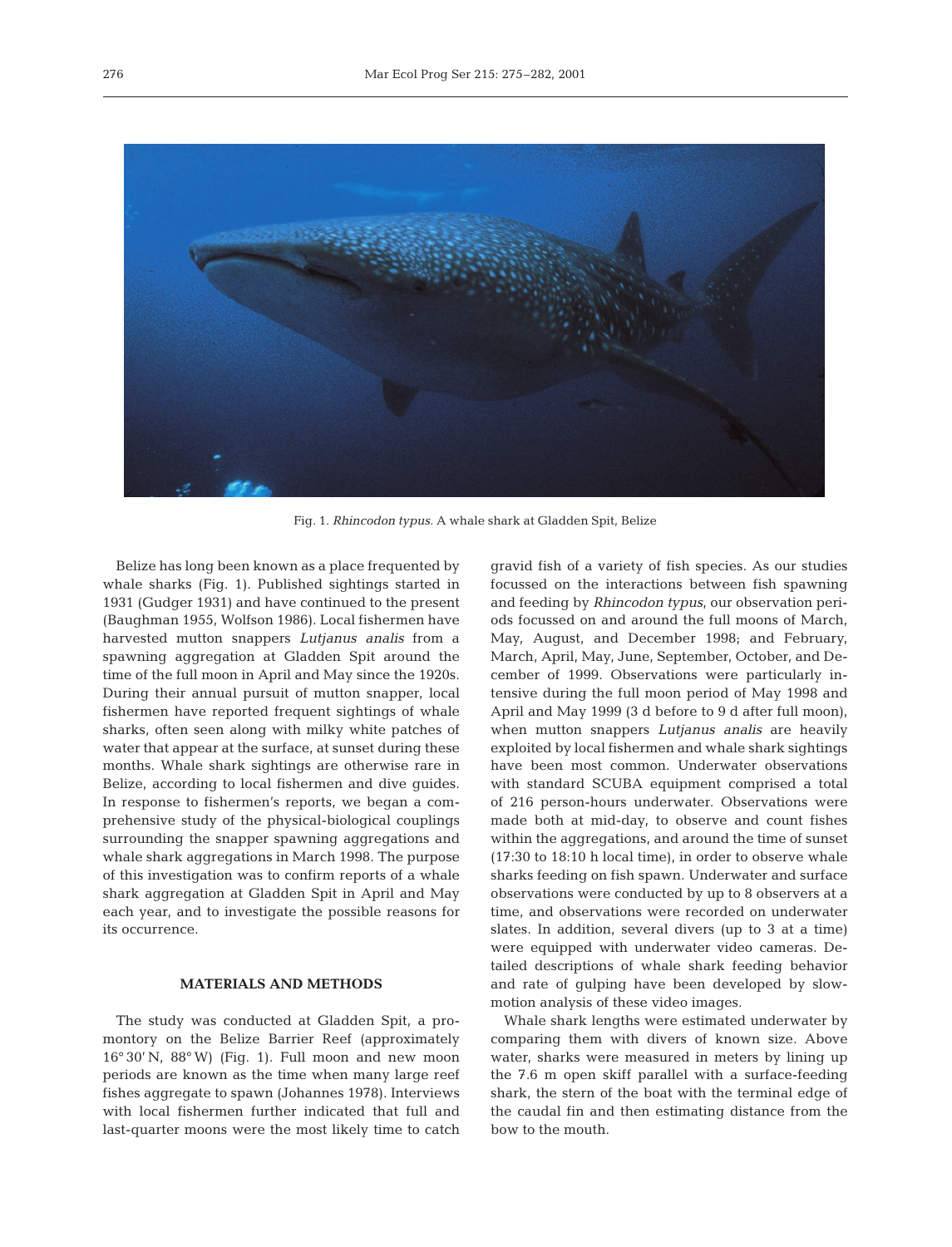

Fig. 2. Location map showing Gladden Spit in Belize

To assess the site fidelity of whale sharks, 14 individuals were tagged with modified, Floy-brand BFIM-96 marlin tags. These have a nylon, double-barbed intra-muscular tip attached to a 10 cm stainless steel wire protected by shrink-wrap plastic, and attached to numbered, 15 cm long laminated white plastic tags numbered in series—BZ001, BZ002, etc. Tags were applied with a modified Hawaiian sling from the bow of a 7.6 m open skiff, primarily around sunset while whale sharks were feeding at the surface. Most of the 14 tags applied were positioned near and distal to the first dorsal fin, on the left side. The geographic location of the tagging point was recorded with a Garmin 12, hand-held geographic positioning system (GPS). These locations were plotted along with the location of the reef and spawning aggregation using Arc-Info and Arc View, geographic information systems (GIS).

Our underwater observations rapidly confirmed that Gladden Spit was a spawning site for large schools (2000 to 4000 individuals) of several species of reef snappers. Water samples containing the freshly spawned gamete clouds of cubera snapper *Lutjanus cyanopterus* and dog *L. jocu* were collected while whale sharks were feeding on them. Samples containing eggs were collected from individual gamete clouds with an aquarium dipnet or a hand-held plankton net (0.3 mm mesh size), transferred to ziplock bags underwater, and returned to the laboratory. Eggs were examined and measured with a stereo dissecting microscope equipped with a calibrated ocular micrometer. After witnessing whale sharks feeding on the surface, and suspecting that they were eating freshly fertilized eggs, we endeavored to determine the movements of the eggs after their release. The rate of rise was calculated with fertilized dog snapper eggs, 2 h after collection, in a 15.2 cm high glass jar. The eggs were gently released at the bottom of the jar using a hand-held pipette. The time it took for the first and last eggs to reach the water's surface were recorded. This procedure was repeated 10 times and the mean and standard error were calculated.

To evaluate the physical oceanography and water characteristics associated with our biological observations at the Gladden Spit reef promontory, measurements of water temperature and salinity, and current speed and direction, were made with InterOcean S4 electromagnetic current meters. One instrument was moored at a depth of 31 m of water and was positioned 5 m above the substrate from March 1998 to May 1999, 5 km north of the reef promontory. This instrument has provided the physical data for this paper (Fig. 1). Visual estimates of water transparency (horizontal and vertical) and the occurrence and depth of the thermocline were noted during each dive to determine if there were physical forces or properties associated with the behavior of fishes and whale sharks.

## **RESULTS**

Confirming reports of a seasonal *Rhincodon typus* aggregation during the survey months, we counted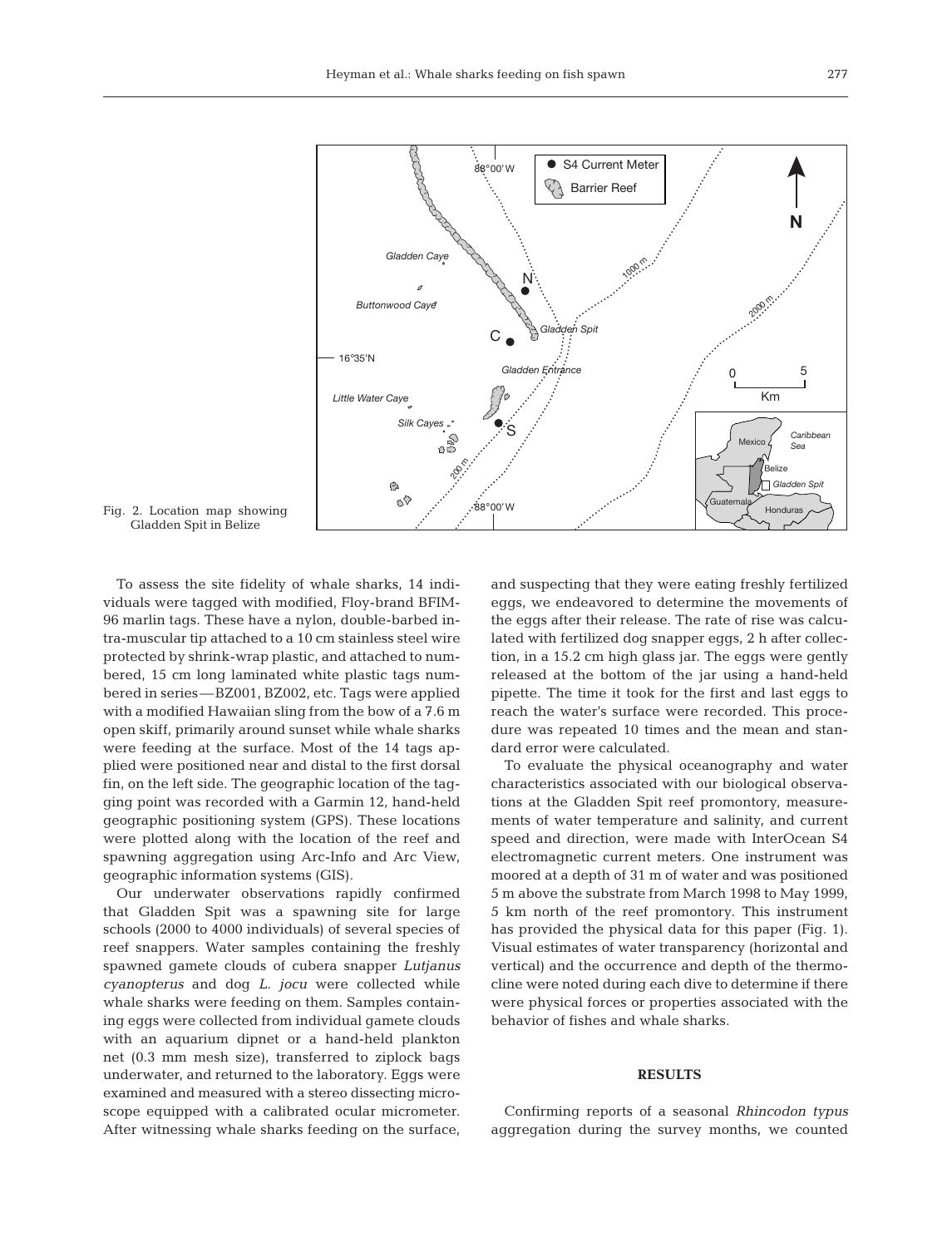up to 25 whale sharks, 3 to 13 m in length, in an area approximately 50 m in diameter on the surface at Gladden Spit at dusk on 13 May 1998, 2 d after the full moon. We counted 13 whale sharks the following evening at sunset at the same location. The following year, we observed 2 whale sharks on 28 April 1999 and 4 whale sharks on both 29 April and 30 April 1999 (the day of full moon), all at sunset at Gladden Spit. The following month, on 31 May 1999, 1 d after the full moon, we observed and tagged 6 whale sharks, 4 to 7 m in length, between 18:22 and 18:44 h in an area of 1.25 ha, as determined using GIS maps of the GPS positions and times of tagging locations. These whale sharks were aggregated at a density of 4.1 whale sharks  $ha^{-1}$ . A total of 14 whale sharks were tagged in the same area during 3 consecutive evenings. On the third evening, we also observed 4 additional whale sharks that we did not manage to tag due to lack of light.

Although whale sharks may visit Gladden Spit throughout the year, they are rarely sighted at Gladden Spit outside the peak spawning months of April and May. Between June 1998 and December 1999 we observed 1 shark on 13 August 1998, none in October and December 1998, 1 on 1 February 1999, 1 on 1 July, none in September or October 1999, and 3 on 31 December 1999. Our observations are consistent with those of local dive guides, who also rarely see whale sharks at Gladden Spit at other times of year. We confirm a seasonal aggregation of whale sharks around the time of full and last-quarter moons in April and May at Gladden Spit.

By observing the timing of the whale shark aggregation and shark behavior, we confirmed that the reason for the presence of the whale sharks was most likely to feed on the fresh spawn of reef snappers. We repeatedly observed mass spawning events of *Lutjanus cyanopterus* and *L. jocu* around the time of sunset at the Gladden Spit Reef promontory during the full and last-

quarter moons of April and May (Fig. 3). The fish spawning aggregations are the focus of another paper (unpubl.). The whale shark aggregation was consistent in time and space with these mass spawning events. During spawning events, aggregations of more than 2000 fishes, with estimated total lengths of 0.4 to 1.2 m, spawned repeatedly in tightly packed schools, occupying 20 m in the water column. Released gamete clouds were milky white and visibly dense; they often expanded to over  $1800 \text{ m}^3$  in less than 1 min, continuing to expand and persisting for up to 6 min. The density of these clouds was described as (1) dense (visibility of 2 to 6 m within the cloud) and  $(2)$  very dense (visibility  $<$ 2 m within the cloud). In many cases, whale sharks were seen to mill near the schools of fishes as spawning commenced. Fish behavior did not seem to be disturbed or altered by the presence of the sharks. As a gamete cloud became visible, the sharks swam directly to it. In other cases, spawning events took place in the absence of whale sharks but, within 2 min, whale sharks would appear from over 40 m distance (the limit of our visibility) and swim directly into the gamete cloud. We observed whale sharks feeding on fresh spawn of both cubera and dog snappers on 15 evenings, just after full moon during the months of April and May 1998 and 1999. During these evenings, as many as 8 divers at a time witnessed over a hundred feeding events by as many as 7 sharks at a time (2 May 1999), and many of these events were captured on video.

When first observed from the surface, gamete clouds released from spawning cubera snappers rise up to the sea surface as a white circle of calm water, about 12 m in diameter. Laboratory tests and microscopic examinations of collected eggs indicate that fertilized eggs are 0.75 to 0.78 mm in diameter, with a 0.17 mm oil globule. The fertilized eggs rose towards the surface, while unfertilized eggs sank. The rise rate of the eggs was measured as 0.14 to 0.31 cm  $s^{-1}$ , so the eggs were estimated to reach the surface within 10 min to 2 h, if released between 2 and 10 m below the water surface. The rise rate may have been increased by a vortex created by spawning fishes (described in a separate unpubl. paper). Whale sharks were observed to feed on these gamete clouds, both underwater and at the surface, in 3 different ways: (1) underwater ram filter feeding, (2) stationary suction feeding, (3) surface ram filter feeding.

#### **Underwater ram filter feeding**

In dense spawn clouds, whale sharks swam into and through the clouds with their mouths open for as long as 11 s, and maintained a mean gulping rate of  $14 \pm 5.5$ 



Fig. 3. *Lutjanus jocu.* Mass spawning of dog snapper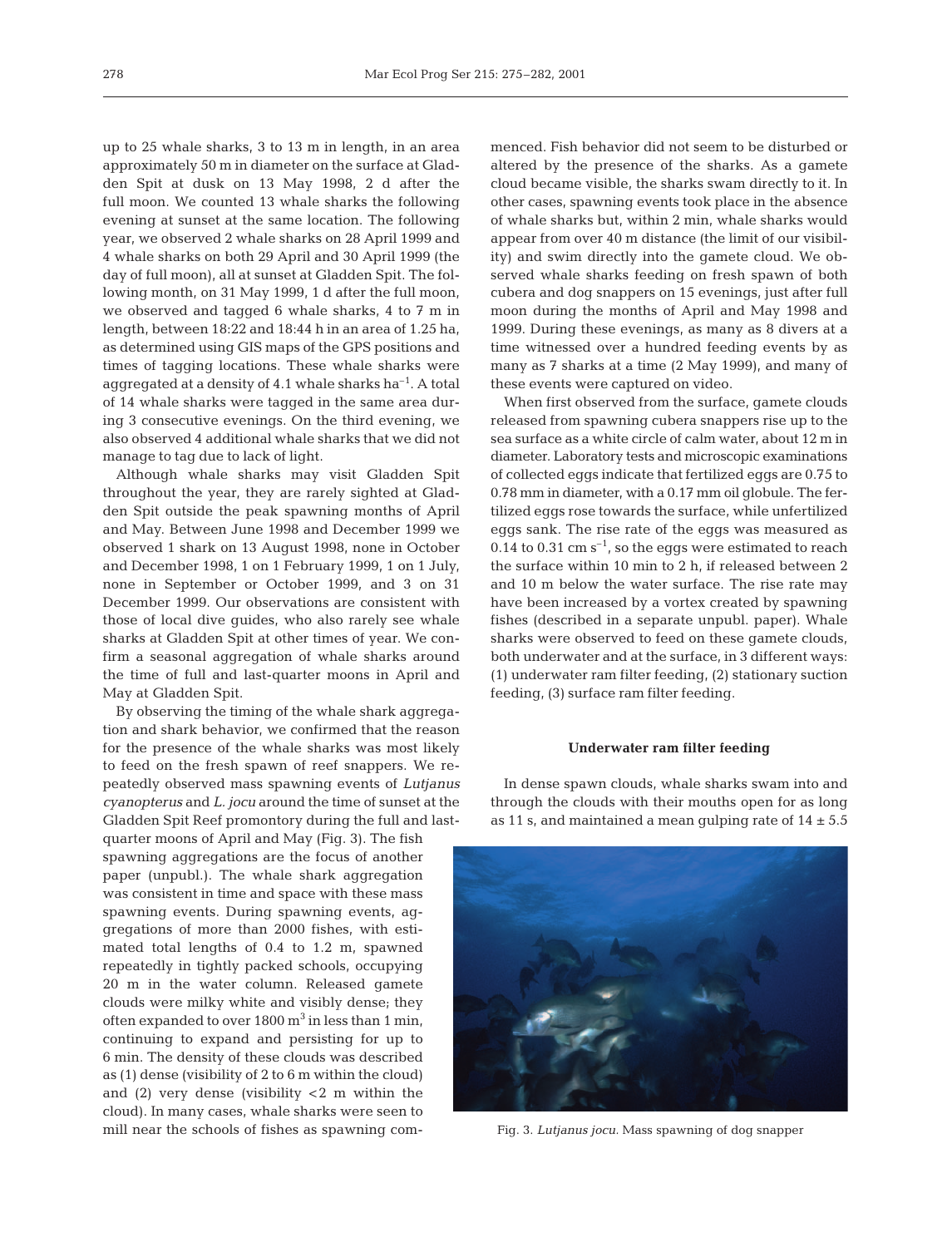

Fig. 4. *Rhincodon typus.* Whale shark surface ram filter feeding on freshly released snapper spawn

 $(1 SD)$  min<sup>-1</sup> (n = 9). The whale sharks generally closed their mouths as they exited gamete clouds. Just after the mouth closed in a gulping motion, the gill slits opened widely. In many cases, sharks turned rapidly round after exiting a cloud and returned to repeat the behavior. This feeding method has been described as ram ventilation feeding (Compagno 1984).

#### **Stationary suction feeding**

In cases where spawn clouds appeared very dense underwater (as defined earlier) whale sharks swam deliberately to the clouds as described above. However, upon entering very dense clouds, whale sharks slowed, or even halted forward motion, and remained in a stationary horizontal or vertical position with their heads hovering in the dense cloud, repeatedly gulping. This type of feeding behavior has been described as stationary suction feeding by Gudger (1941a). Underwater observations were difficult in very dense gamete clouds. In the 10 clear video observations within dense clouds (visibility 2 to 6 m) with either very slow, or no forward motion, gulping rates averaged  $16 \pm 2.2$  gulps min<sup>-1</sup>. The gulping rate could not be determined in the very dense clouds when stationary feeding was occurring, since our observations were obscured. Gulping rates were not significantly different (2-tailed, independent samples Student's *t*-test; p > 0.341) between stationary and ram ventilation feeding.

### **Surface ram filter feeding**

On 5 evenings, we observed between 5 and 25 whale sharks apparently feeding on fish spawn at the surface

(Fig. 4). For example, on 12 May 1998, we observed from a boat 5 whale sharks circling a large school of cubera snapper that were spawning just below the sea surface. These whale sharks lifted their upper jaw above the sea surface, gulping in water, milky white with fish spawn. An examination of video footage shot from the surface on 5 April 1999 revealed that most sharks feeding at the surface maintained a forward motion while feeding. The top of their upper jaw was kept above the water surface, and the inside of the top of their mouth was just at the surface. Two whale sharks were filmed swimming in this manner, leaving their jaws above the surface for 12 and 13 s, respectively. On each of the 5 evenings that we witnessed this behavior, darkness halted observations while surface feeding was still continuing.

The whale sharks exhibit diurnal movements. During April and May, while aggregated to feed on fish spawn in the evenings, whale sharks were regularly seen during the day, feeding well offshore of the reef. Whale sharks were found 3 to 20 km away from the reef promontory, associated with schools of bonito *Sarda sarda*, blackfin tuna *Thunnus atlanticus*, bigeye tuna *T. obesus*, and skipjack tuna *Katsuwonus pelamis*. The whale sharks among the schools of tuna were often observed stationary suction feeding, and may have been feeding on the same small pelagic fishes as the tuna. We also observed a whale shark ram filter feeding, both at and just below the surface, on the thimble jellyfish *Linuche unquiculata*  $(1 \text{ cm}^3 \text{ in size})$  at noon on 4 April 1999. This observation was made inside the barrier reef in 10 m water depth, where the jellyfish were found at high concentrations along a wind-driven current line. This same shark, nicknamed 'Fringy Dorsal/Kinky Tail' (because of a distinctly ragged distal edge of the first dorsal fin and a kinked tail that we could recognize from the video footage) was observed feeding on spawn later the same evening.

Seasonal whale shark migrations are not known, but we did receive reports of our tagged sharks at some distance from the aggregation site where they were tagged. Whale sharks with distinct marks or scars such as 'Arca' (named for a distinct pattern of spots on her first dorsal fin) or 'Fringy Dorsal/Kinky Tail' were identified and re-sighted several times during April and May 1999. Tagged whale sharks were frequently resited over several days after being tagged in the vicinity of Gladden Spit. One tagged shark was seen at Turneffe Atoll by a reputable dive operator, approximately 80 km north of the tagging location, 2 mo after tagging, and 1 in the Gulf of Honduras by the senior author, 55 km to the south, 3 mo after tagging.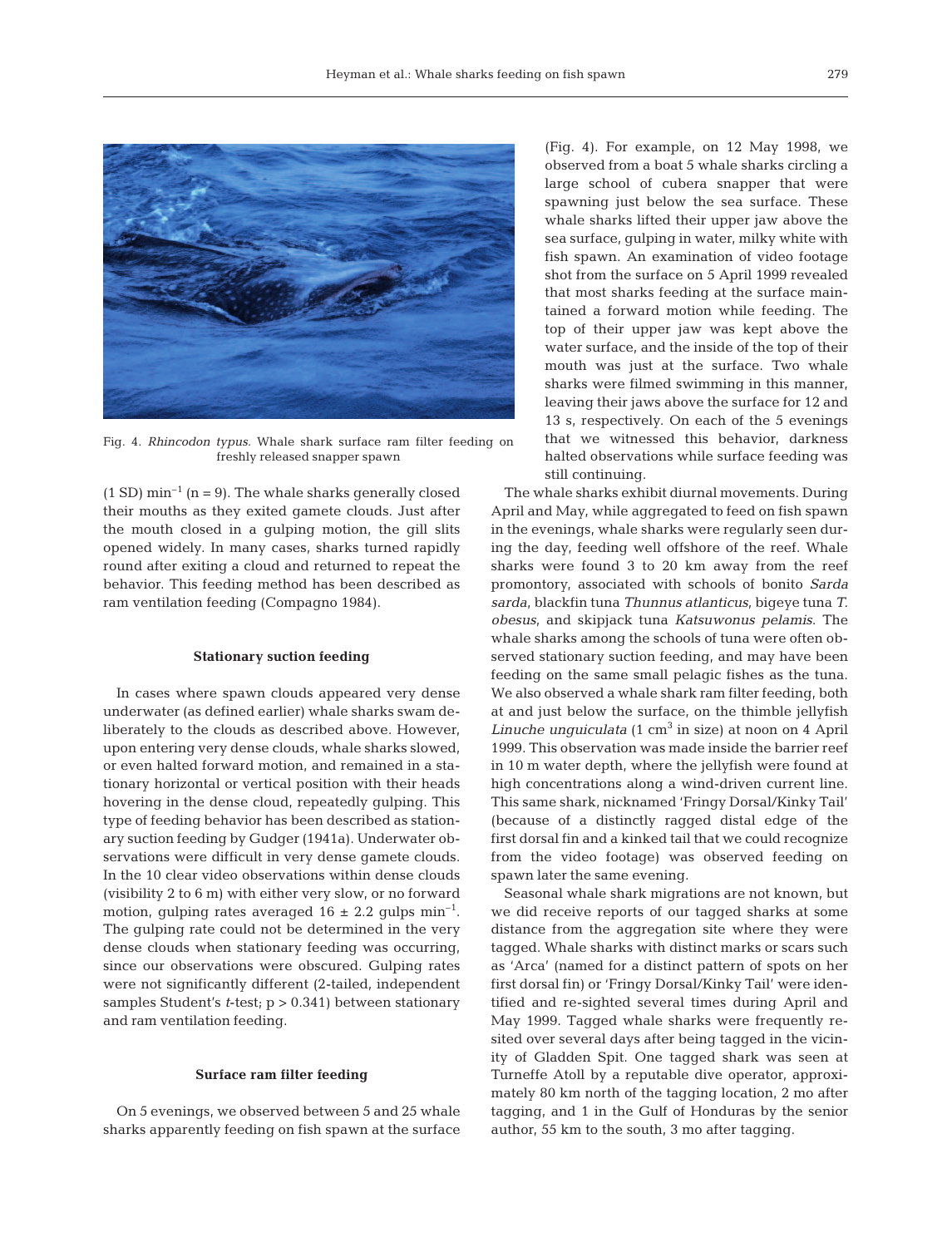There was no evidence of a localized upwelling that might have attracted whale sharks for feeding. Water temperature at 26 m depth varied throughout the year between 26.8°C in January to 30.2°C in early September, and averaged 28°C in April and May during the whale shark aggregation in both years. Water salinity remained relatively constant from March 1998 to May 1999 at between 34.5 and 35.5. Water visibility at depth was estimated at over 30 m on most days. During the whale shark aggregations, a visible but weak thermocline was generally present between 3 and 10 m depth, above which temperature was greater, and water transparency was less. The thermocline is less pronounced and often absent at other times of the year.

## **DISCUSSION**

The present study confirms a seasonal aggregation of whale sharks *Rhincodon typus* at Gladden Spit in Belize. We document for the first time that whale sharks aggregate to feed on the fresh spawn of cubera, *Lutjanus cyanopterus*, and dog snappers *L. jocu*. We base this conclusion on repeated counts of up to 25 whale sharks and observations and video footage of feeding which are consistent in appearance with the 2 main types of known feeding behaviors of these sharks: ram ventilation (at surface and below) and stationary gulping (or suction filter feeding) as described by Gudger (1941a) and Clark & Nelson (1997). This is the first reported observation of whale sharks feeding on fish spawn, and the most dense  $(4.1 \text{ sharks } ha^{-1})$ and predictable aggregation of whale sharks ever reported. Our observations during 2 consecutive years allow us to predict that whale sharks will be present, feeding on fresh spawn of cubera and dog snappers, just after sunset, from full moon until about 7 d after full moon in April and May at Gladden Spit in Belize.

The most predictable and dense aggregation of whale sharks previously reported occurs at Ningaloo Reef in western Australia. Taylor (1996) reported that Ningaloo whale shark aggregations are associated with a massive coral spawn in May each year, with peak numbers of whale sharks appearing 2 wk after the peak in coral spawning. Whale sharks were counted from the air, and the greatest number recorded in 1 d was 36, with an estimated density of 4.0 whale sharks  $km^{-2}$  (Taylor 1996). Whale sharks were more common within 500 m of the reef than further away. The author surmised that whale sharks were feeding on a dense zooplankton bloom that resulted from the coral spawn (Taylor 1996). The predictable aggregation of whale sharks at Ningaloo Reef has become the basis for a multimillion dollar tourism industry (Davis et al. 1997).

The migration pattern and site fidelity of whale sharks are unclear. They are rarely encountered at Gladden Spit during non-fish-spawning times. Repeated observations indicate that at least 2 sharks 'Fringy Dorsal/Kinky Tail' and 'Arca' stayed at the aggregation for several days in April and in May 1999. Arca returned again in June. One whale shark that we tagged was sighted at Turneffe Atoll (80 km to the north, 2 mo after tagging), and another near the Sapodilla Cayes (55 km to the south, 3 mo after tagging). These observations indicate that the identity tags with nylon dart heads are retained for at least 3 mo. More comprehensive studies, utilizing satellite and telemetry tags are now underway to determine migration routes and home ranges, especially in relation to food sources. Basking sharks, the world's second largest fish, have been reported to track zooplankton production and have thus been suggested as indicators of high zooplankton densities (Sims & Quayle 1998). We similarly suggest that satellite-tagged whale sharks might help locate dense concentrations of zooplankton, micronekton, or other major spawning events.

Whale sharks generally decreased their swimming rates, and sometimes stayed stationary, in very dense clouds of food. Gulping rates were not significantly different for stationary or ram ventilation feeding. While whale sharks were ram ventilation feeding on the surface however, gulp rate appeared to be reduced and the sharks swam with their mouths open for 12 to 13 s at a time. The rates of gulping reported here are close to those reported for whale sharks feeding by ram ventilation below the water's surface (16 to 20 gulps  $min^{-1}$ ) or for stationary suction feeding on the surface in a copepod bloom (mean of 17 gulps  $min^{-1}$ ) (Clark & Nelson 1997). Their ability to suction filter feed enables whale sharks to capitalize on the fish spawn for food and conserve energy while feeding.

Whale sharks probably use multiple cues to locate the spawning clouds, including seasonal, visible, audible, and olfactory cues. Clark & Nelson (1997) suggest that olfactory cues may be stronger than visual cues for whale sharks locating food. Whale sharks at Gladden Spit are known to swim from out of sight range into concentrated bubble plumes of divers, which appear similar to white spawn clouds underwater. Dive guides have begun to use air bubbles to attract whale sharks for tourists during daylight hours (B. Young pers. comm.). Since bubbles have no scent, but are visible and associated with sounds, we believe that the sharks are using both visual and auditory cues to locate bubble plumes and, by extension, fish-spawn clouds. From greater distances, whale sharks probably rely most heavily on auditory cues, since many fishes create distinctive sounds during courtship and spawning (e.g. Lobel 1992) and hydrodynamic noises while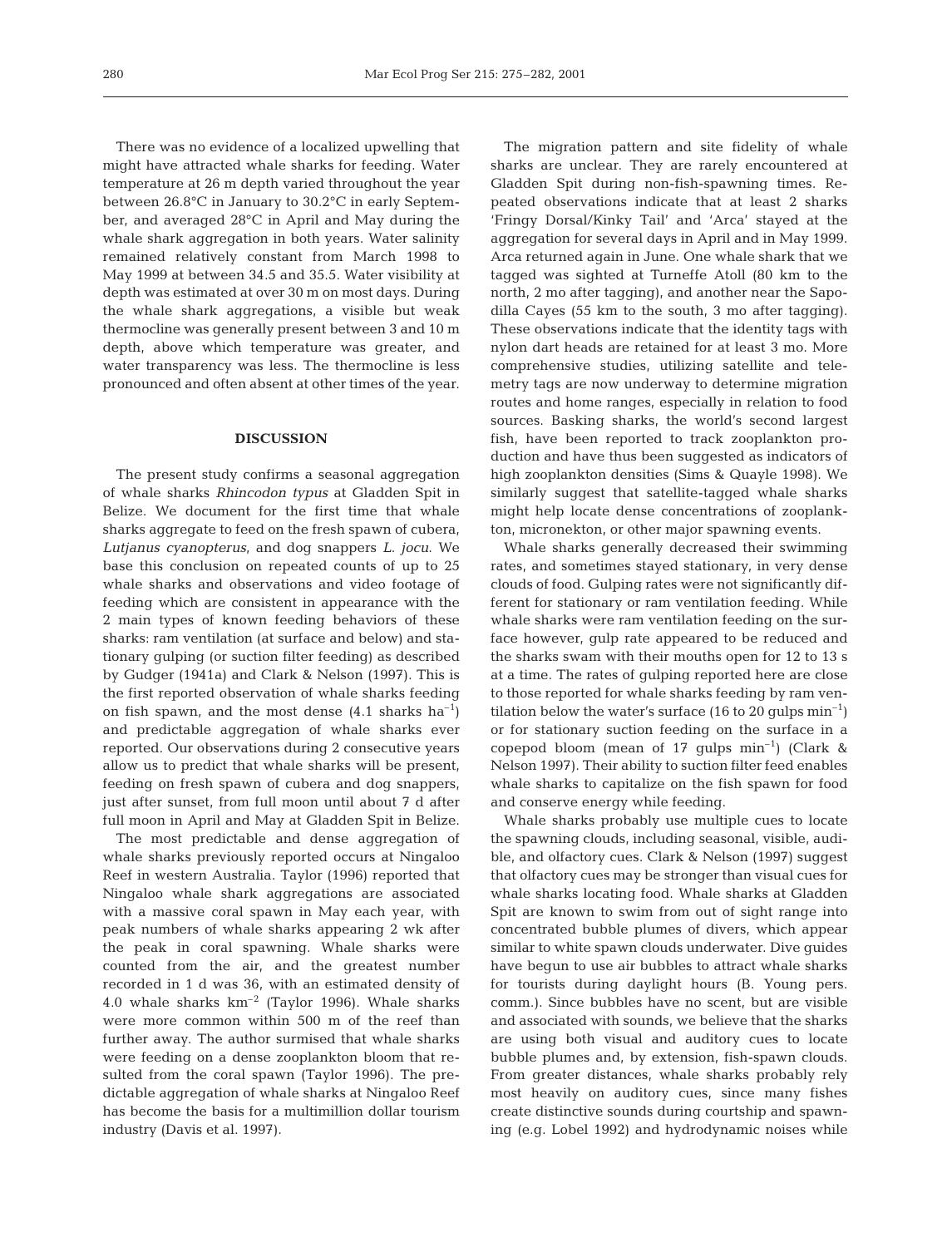schooling in large numbers or swimming rapidly (Moulton 1960). We have heard loud drumming noises from the cubera snappers when they are disturbed in the aggregation, which are probably created as a warning sound. The large schools of spawning fishes probably create sounds that are detectable from great distances. We are now utilizing hydrophones to attempt to verify the hypothesis that whale sharks are attracted to the snapper aggregation by sound.

The means by which whale sharks can predict and locate fish spawning aggregations on a seasonal basis is also a matter for further study. Fishermen and dive guides occasionally report whale sharks at other sites along the Belize Barrier reef, the Central American and Yucatan coasts, and the Bay Islands of Honduras. We routinely observed whale sharks associated with schools of tuna offshore of the spawning site. Whale sharks are commonly found associated with tuna (Iwasaki 1970, Hoffman & Fritts 1981), and are believed to be feeding on the same small fishes that the tuna prey upon. The whale sharks associated with tuna near Japan are found in similar salinities to those reported here (34.5 to 35.5), but are most common is slightly cooler waters (21 to 25°C) and perhaps upwelling areas (Iwasaki 1970). Since water temperature in our study varied only slightly and averaged 28°C during the time of the aggregation, we reject the hypothesis that the sharks were attracted to a localized upwelling at this location. Although we started a tagging study in 1999 to determine site fidelity and migration behavior, it is not yet known if these sharks exhibit large-scale seasonal migrations. According to local fishers and dive guides, the number of whale sharks aggregating at Gladden Spit has increased dramatically in recent years.

The relative importance of fish spawn as a food source for whale sharks is unknown and should be investigated. We have observed whale sharks targeting 3 different food sources, fish spawn, jellyfish, and small pelagic fish, during the April and May aggregation. The feeding organs of a preserved whale shark had a sieve aperture on the gill arches of 1 to 2 mm (Gudger 1941b). The diameter of the dog and cubera snapper eggs preyed upon in this study were measured to be 0.75 to 0.78 mm. These eggs are the smallest reported spherical particles evidently retained by whale sharks. The whale sharks feed on small fish and jellyfish in the same area, but are most densely aggregated to feed on the fish spawn. The eggs probably have a high caloric content, consistent with that of other fish eggs, and are so highly concentrated as to represent an important source of food for the whale sharks.

Gladden Spit harbors vulnerable aggregations of whale sharks and several species of spawning snappers, as well as dolphins and a great number of predatory sharks. The area is a marine oasis, and should be protected as a marine reserve. As a result of this research, several community consultations with local and national stakeholders took place in 1999 to further define the management and regulatory needs for the area. An interim marine reserve was designated in May 2000 to protect the whale sharks and regulate tourism. The reserve includes a no-take zone, protected from all types of fishing, and a larger, general use zone open to local fishermen with handlines and recreational fishermen accompanied by a local guide. New regulations for whale shark tours require permits for dive operators and boats within the reserve. Due to the potential dangers of diving at night on the open reef and the vulnerability of the aggregations, diving at dusk and at night is now restricted to researchers with a permit. Further restrictions being contemplated include limitations on the total numbers of boats within the area and further restrictions on fishing at the spawn site.

Fish spawning aggregations are highly vulnerable to extirpation and should be protected (Sadovy 1994, Johannes 1998). Since the whale sharks feed on the eggs released by spawning snapper, both the spawning fish stocks and associated presence of the whale sharks are potentially vulnerable to overfishing. Fishing impact on spawning fish stocks will be monitored during the peak spawning season, using data collected on landings and catch per unit effort and underwater video estimates of the aggregation size. Enforcement will be a key component of management to stop local and foreign illegal fishing at the aggregation. The reserve will be managed under cooperative agreements between the Government of Belize, a local non-government organization, and local communities designed to protect spawning aggregations and whale sharks and yet ensure that tourism and recreational fishing benefits also accrue locally. Management as described here will most likely ensure the persistence of these remarkable and important biological phenomena in Belize.

*Acknowledgements.* We acknowledge the assistance of Alfred Williams, Eloy Cuevas, Brian Young, Bill Mercadante, Jack Young, Elvis 'Waga' Leslie, Dan Afzal, Beverley Wade, Janet Gibson, and James Azueta, and the Fisheries Department of Belize. This work has been funded by the Mellon and RJ/Kose Programs of The Nature Conservancy, and the US Agency for International Development through the PROARCA/Costas Project. The studies of whale shark population dynamics, migration, site fidelity, and foraging are being conducted by R.T.G., in partial fulfillment of the requirements for a degree of Doctor of Philosophy.

#### LITERATURE CITED

Baughman JL (1955) The oviparity of the whale shark, *Rhineodon typus*, with records of this and other fishes in Texas waters. Copeia 1:54–55